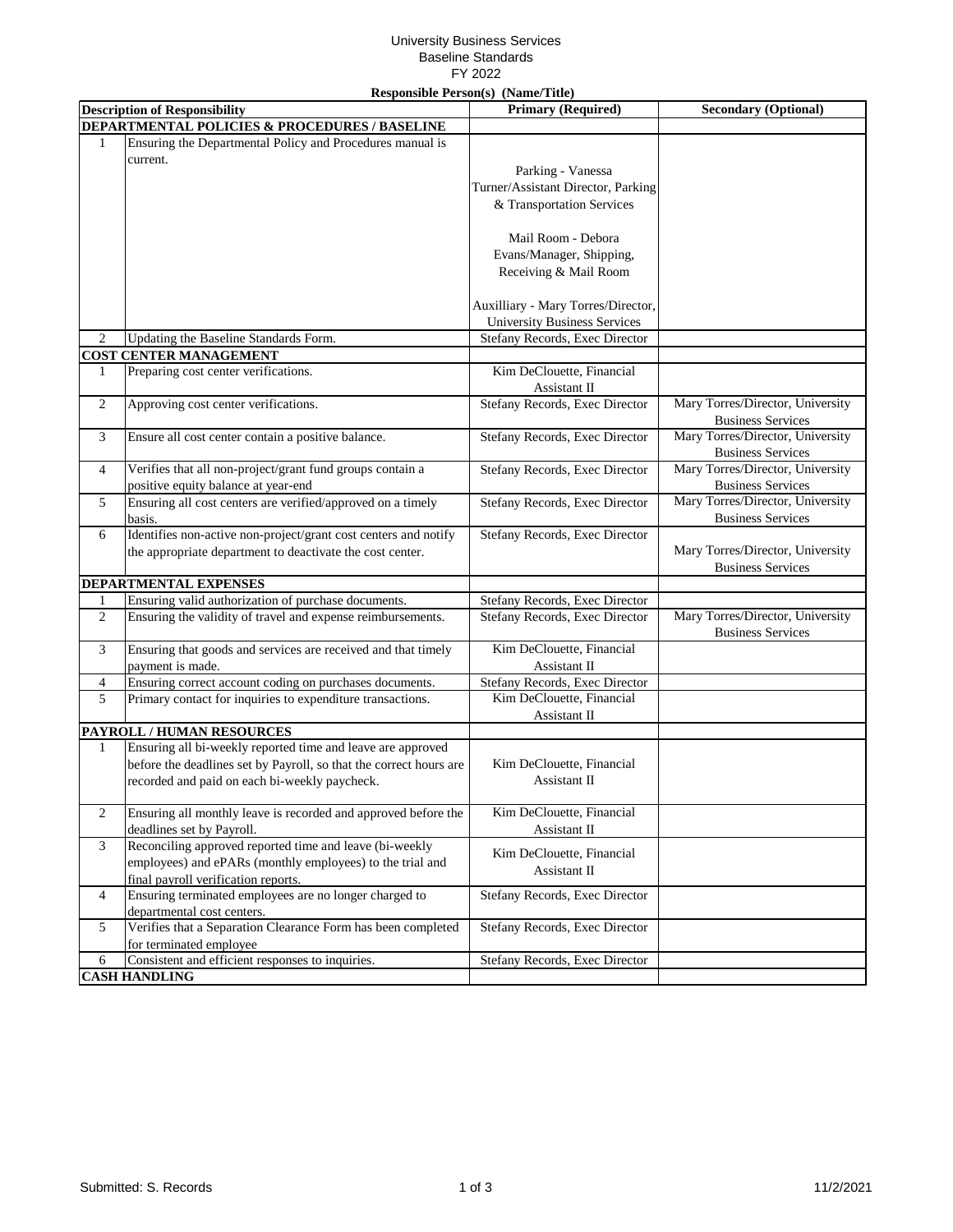## University Business Services Baseline Standards

|                     | FY 2022                                                             |                                                            |  |  |  |  |
|---------------------|---------------------------------------------------------------------|------------------------------------------------------------|--|--|--|--|
| 1                   | Collecting cash, checks, etc.                                       | Parking - Debra Shouldice,                                 |  |  |  |  |
|                     |                                                                     | Parking Asst.                                              |  |  |  |  |
|                     |                                                                     | Beverly Moses, Parking Asst.                               |  |  |  |  |
|                     |                                                                     | Mail Room - Debora                                         |  |  |  |  |
|                     |                                                                     | Evans/Manager, Shipping,                                   |  |  |  |  |
|                     |                                                                     | Receiving & Mail Room                                      |  |  |  |  |
|                     |                                                                     |                                                            |  |  |  |  |
|                     |                                                                     | Auxilliary - Kim DeClouette,                               |  |  |  |  |
|                     |                                                                     | Financial Assistant II                                     |  |  |  |  |
|                     |                                                                     |                                                            |  |  |  |  |
|                     |                                                                     | Alexia Banda, NCWS                                         |  |  |  |  |
|                     |                                                                     |                                                            |  |  |  |  |
| 2                   |                                                                     | Parking - Debra Shouldice,                                 |  |  |  |  |
|                     |                                                                     | Parking Asst.<br>Beverly Moses, Parking Asst.              |  |  |  |  |
|                     |                                                                     |                                                            |  |  |  |  |
|                     |                                                                     | Kim DeClouette, Financial                                  |  |  |  |  |
|                     |                                                                     | Assistant II                                               |  |  |  |  |
|                     |                                                                     | Amber Banda, NCWS                                          |  |  |  |  |
|                     |                                                                     | Alexia Banda, NCWS                                         |  |  |  |  |
|                     | Prepares Departmental Deposit Form                                  |                                                            |  |  |  |  |
| 3                   |                                                                     |                                                            |  |  |  |  |
|                     |                                                                     | Parking - Vanessa                                          |  |  |  |  |
|                     |                                                                     | Turner/Assistant Director, Parking                         |  |  |  |  |
|                     |                                                                     | & Transportation Services                                  |  |  |  |  |
|                     |                                                                     |                                                            |  |  |  |  |
|                     |                                                                     | Auxilliary - Mary Torres/Director,                         |  |  |  |  |
|                     | Approves Departmental Deposit Form                                  | <b>University Business Services</b>                        |  |  |  |  |
| 4                   |                                                                     | Parking - Debra Shouldice,                                 |  |  |  |  |
|                     |                                                                     | Parking Asst.                                              |  |  |  |  |
|                     |                                                                     | Beverly Moses, Parking Asst.                               |  |  |  |  |
|                     |                                                                     | Kim DeClouette, Financial                                  |  |  |  |  |
|                     |                                                                     | Assistant II                                               |  |  |  |  |
|                     |                                                                     |                                                            |  |  |  |  |
|                     |                                                                     | Alexia Banda, NCWS                                         |  |  |  |  |
|                     | Transports deposit to the Cashiers Office                           |                                                            |  |  |  |  |
| 5                   | Preparing Journal Entries.                                          | N/A                                                        |  |  |  |  |
| 6                   | Verifying deposits posted correctly in the Finance System.          | Stefany Records, Exec Director                             |  |  |  |  |
| 7                   | Adequacy of physical safeguards of cash receipts and<br>equivalent. | Parking - Vanessa                                          |  |  |  |  |
|                     |                                                                     | Turner/Assistant Director, Parking                         |  |  |  |  |
|                     |                                                                     | & Transportation Services                                  |  |  |  |  |
| 8                   | Ensuring deposits are made timely.                                  | Stefany Records, Exec Director                             |  |  |  |  |
| 9                   | Ensuring all employees who handle cash have completed Cash          | Stefany Records, Exec Director                             |  |  |  |  |
|                     | Security Procedures or Cash Deposit and Security Procedures         |                                                            |  |  |  |  |
|                     | training.                                                           |                                                            |  |  |  |  |
| 10                  | Updating Cash Handling Procedures as needed.                        | Mary Torres/Director, University                           |  |  |  |  |
| 11                  | Consistent and efficient responses to inquiries.                    | <b>Business Services</b><br>Stefany Records, Exec Director |  |  |  |  |
|                     | <b>CONTRACT ADMINISTRATION</b>                                      |                                                            |  |  |  |  |
| 1                   | Ensuring departmental personnel comply with contract                | Stefany Records, Exec Director                             |  |  |  |  |
|                     | administration policies/procedures.                                 |                                                            |  |  |  |  |
| PROPERTY MANAGEMENT |                                                                     |                                                            |  |  |  |  |
| 1                   | Tagging equipment.                                                  | IT/Property Management                                     |  |  |  |  |
| $\overline{2}$      | Performing the annual inventory.                                    | Kim DeClouette, Financial                                  |  |  |  |  |
|                     |                                                                     | Assistant II                                               |  |  |  |  |
| 3                   | Ensuring the annual inventory was completed correctly.              | Kim DeClouette, Financial                                  |  |  |  |  |
| 3                   | Approves the annual Inventory Confirmation Form                     | Assistant II<br>Kim DeClouette, Financial                  |  |  |  |  |
|                     |                                                                     | Assistant II                                               |  |  |  |  |
|                     |                                                                     |                                                            |  |  |  |  |